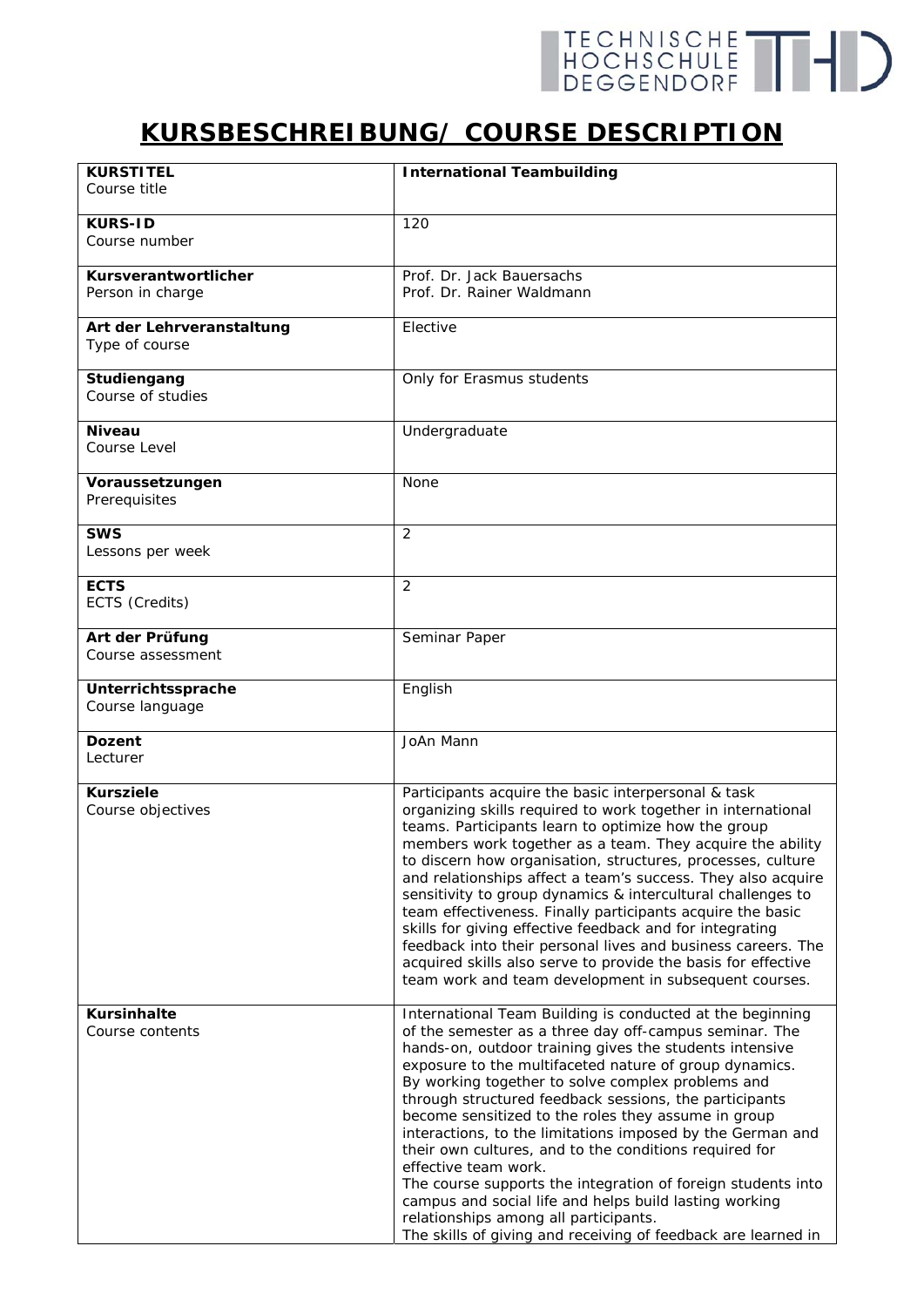|                                                    | the protective atmosphere of small groups through<br>intensive exchanges between instructors and participants.<br>This leads to improved observation and communication<br>skills.<br>Moreover, the group members continually switch roles. This<br>promotes a deeper understanding of social interaction,<br>helps members to reflect on their contribution to the group<br>process, encourages members to experiment with new<br>behavioural concepts, and improves the group's capacity to<br>cooperate and perform. Final feedback rounds offer the<br>possibility to align the members' self-images with the<br>perception others have of them, to reduce 'blind spots', to<br>increase self-confidence and their ability to reflect.<br>The capacity to give appropriate feedback in various<br>situations, to monitor one's self image as well as the<br>consequences of one's own behaviour form the basis for a<br>successful career in management.<br>Summary of content:<br>Group dynamics, processes and structures in groups<br>1.<br>2.<br>Roles in groups (roles in tasks and supporting roles)<br>3.<br>Group leadership                                                                                        |
|----------------------------------------------------|--------------------------------------------------------------------------------------------------------------------------------------------------------------------------------------------------------------------------------------------------------------------------------------------------------------------------------------------------------------------------------------------------------------------------------------------------------------------------------------------------------------------------------------------------------------------------------------------------------------------------------------------------------------------------------------------------------------------------------------------------------------------------------------------------------------------------------------------------------------------------------------------------------------------------------------------------------------------------------------------------------------------------------------------------------------------------------------------------------------------------------------------------------------------------------------------------------------------------------|
|                                                    | 4. Effect of one's actions in groups<br>5. The 'give and take' of feedback<br>6. Self-image and how others see you<br>7. Communication levels (content versus relationship)<br>8. Conditions for successful co-operation<br>9. Cultural influences on teamwork<br>Note: The main emphasis of this course is not the<br>conveyance of theoretical knowledge, but rather learning<br>directly from experience. The theories on which the<br>intervention and evaluation sessions are based are taught<br>in the course 'Human Resources Management'.                                                                                                                                                                                                                                                                                                                                                                                                                                                                                                                                                                                                                                                                             |
| Lehrmethoden<br>Teaching methods                   | This course is organized as an interactive experience and<br>activity based training program. With the help of complex<br>tasks, timed interaction activities combined with elements<br>of surprise, classical outdoor training exercises, moderated<br>feedback and reflection sessions, participants are taught the<br>necessary conditions for effective teamwork.<br>The teaching methods are based on the principles of self-<br>organized learning. The instructors define their roles in<br>terms of Schein's model of process consultation. They<br>intervene by questioning the participants in a manner<br>designed not only to examine their perspectives, but to<br>introduce new perspectives and stimulate the group's<br>creative process. The responsibility for these process<br>remains with the participants.<br>In the context of the learning environment, the students<br>enjoy the opportunity to increase their observation,<br>communication, co-operation, self-reflection, teamwork and<br>management skills as well as their self-confidence.<br>In addition, the course offers the students the chance to<br>network and develop sustainable work relationships at the<br>start of their studies. |
| Lehrbuch<br><b>Textbook</b>                        | Forsyth, D. R., Group Dynamics, 6th ed., Boston et al.,<br>2013<br>Quick, J. C., Nelson, D., L., Principles of Organizational<br>Behavior, 8th ed., Boston et al. 2013<br>Wagner, M., Waldmann, R.: Vom Outdoor-Training zur<br>Teamentwicklung, Welchen Beitrag leisten Hochseilgärten?<br>in: Jagenlauf, M./Michl, W. (Hrsg.) Erleben und Lernen?<br>Internationale Zeitschrift für handlungsorientiertes Lernen,<br>1/2004.                                                                                                                                                                                                                                                                                                                                                                                                                                                                                                                                                                                                                                                                                                                                                                                                 |
| <b>Empfohlene Literatur</b><br>Recommended reading |                                                                                                                                                                                                                                                                                                                                                                                                                                                                                                                                                                                                                                                                                                                                                                                                                                                                                                                                                                                                                                                                                                                                                                                                                                |